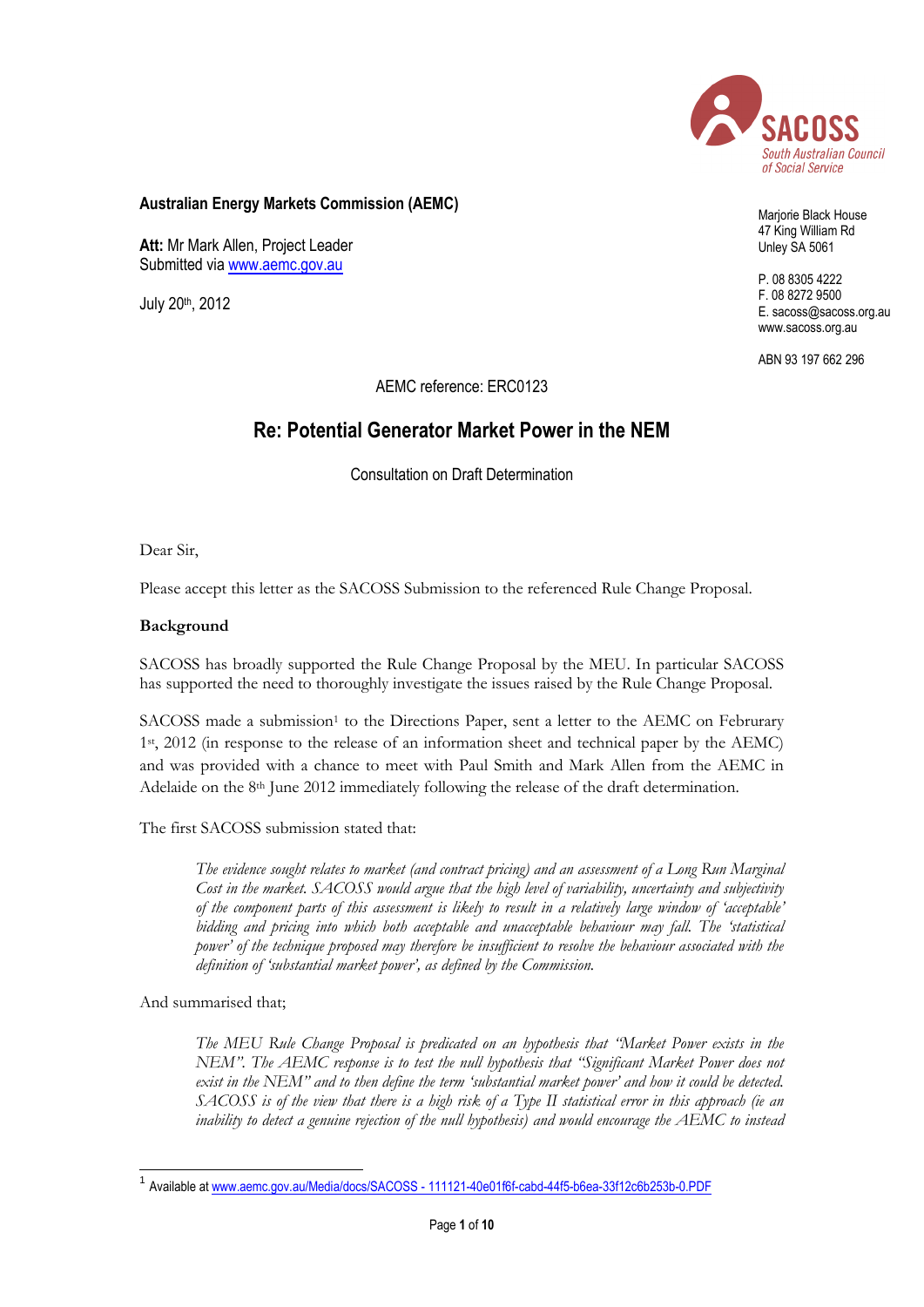*focus on the underlying conditions rather than relying on the ability to detect something that is extremely difficult to define let alone detect.*

The second SACOSS submission followed a similar vein encouraging a different approach to investigating the issue:

*We strongly urge you to investigate this issue from a parallel path of inquiry to the current approach.*

*The parallel approach would be to test the following hypothesis: As the Dominant Generator in the SA Region of the NEM, AGL will always act as a profit maximising firm and take (at least) some advantage of its market power which may be to the detriment of consumers.*

*The Null Hypothesis would be along the lines of: Can circumstances plausibly exist that would ensure market forces will nullify or seriously constrain any impact on costs to consumers?*

*If the subsequent analysis was able to identify a set of market and commercial conditions that could plausibly exist where end consumers were insulated from the shorter and longer term impacts of the "dominant generator" – and we are confident that these conditions could or should exist (and be sustained) – then it would be possible for consumers to be confident that the market functions to protect consumers from the exercise of market power in this way.*

In relation to the first SACOSS submission, the AEMC responded by ensuring that their consultant (NERA Economic Consultants) developed a range of LRMC estimates (in recognition of concern about the imprecision of LRMC estimates) and engaged Competition Economics Group (CEG) to undertake an assessment of the conditions that restrict competition and create barriers to entry.

There was no apparent acknowledgement of the second SACOSS submission (February 2012).

# **The Draft Rule Determination<sup>2</sup>**

-

To summarise, the Draft Determination was an extremely concerning dismissal of a complex aspect of the market. Unfortunately, the work conducted by and commissioned by the AEMC has only reinforced our concerns that the SA region of the NEM is far from the 'average' and that our concerns over limited competition are entirely justified.

The Draft Determination also encourages a conclusion that the AEMC is not the appropriate body to address this issue. It is our view that the South Australian regional circumstances warrant a specific inquiry into the limitations on competitive outcomes however, it would obviously be a conflict for the AEMC, who in 2008 found that the South Australian retail energy markets were sufficiently competitive to remove retail price controls.

SACOSS previously expressed its concern over the Commission's approach and stated that it was highly unlikely to detect significant market power – whether it exists or not. To be fair, this is probably at the heart of our concerns. As consumer advocates we take the view that the market is not competitive and need to be convinced that it is. The rule change proponent no doubt has a very similar perspective. The Commission has the alternate view: that the markets do function well and, in order to countenance the proposal, needed to be convinced otherwise. An objective investigation needs to carefully articulate the hypothesis and null hypothesis if it is to reach meaningful conclusions.

<sup>2</sup> [www.aemc.gov.au/Electricity/Rule-changes/Open/potential-generator-market-power-in-the-nem.html](http://www.aemc.gov.au/Electricity/Rule-changes/Open/potential-generator-market-power-in-the-nem.html)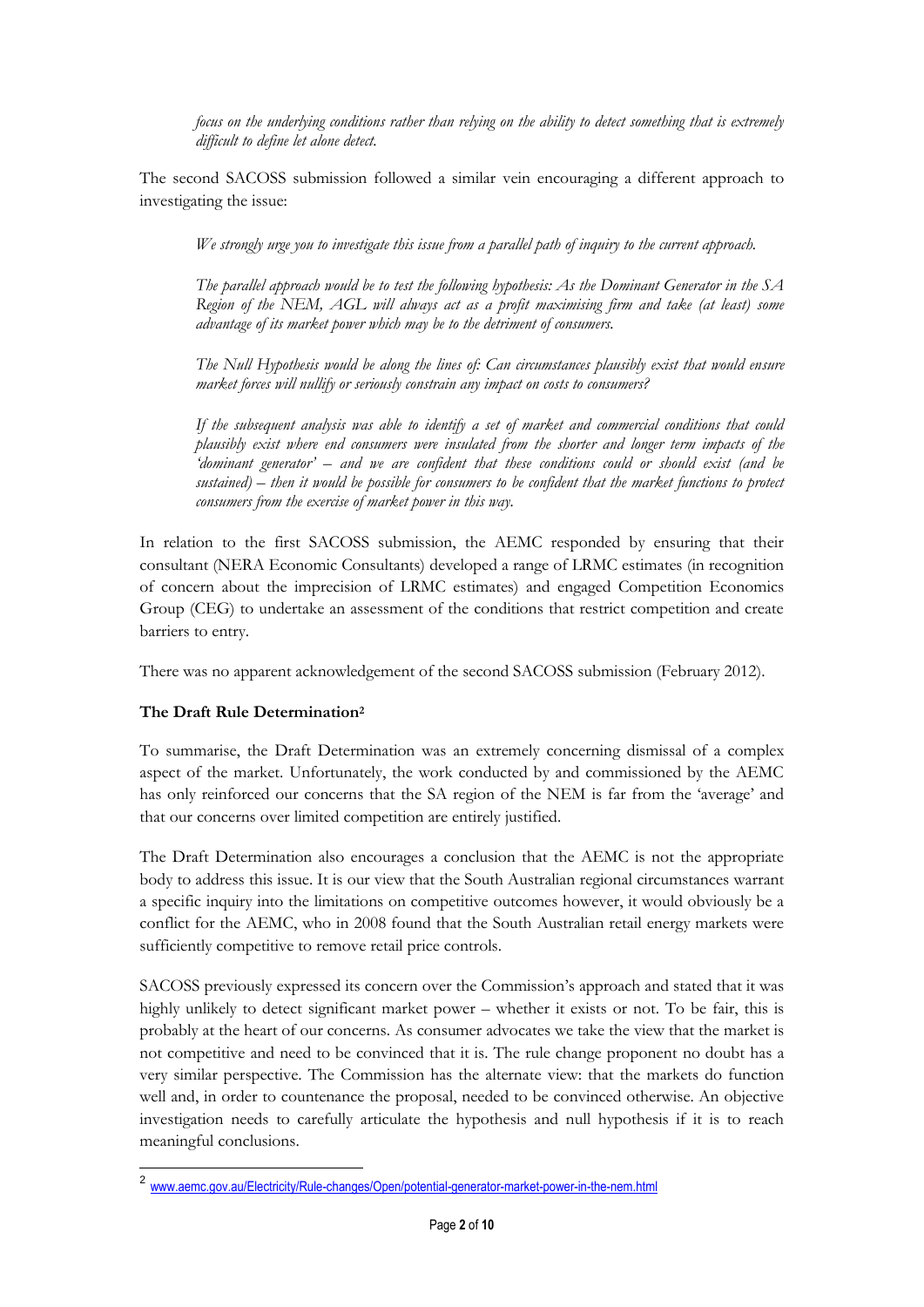Despite these opposing world-views, there are specific parts of the analysis that are not particularly robust. The final piece of work by NERA Economic Consultants and Oakley Greenwood is particularly disappointing in that the weight placed on their findings is inconsistent with the uncertainty that accompanies their figures.

Particular attention is drawn to the data referred to as "average region wide contract price". According to the NERA Report<sup>3</sup> [p39]

*"Given the assumptions that have had to be made to develop these contract price estimates, we believe that the insights that can be drawn from the estimates are limited"* and *"… public information about historical contract prices is relatively limited, especially in South Australia where some of the strongest points of concern about price have been raised. This situation has been compounded by increasing vertical integration within the industry meaning that explicit external contracts are not needed to hedge supply costs for much of the demand."*

These significant assumptions do not stop the consultants representing the data to three significant figures. Further, comparison of these single point estimates to a range of LRMC estimates is done in a way that assumes the upper and lower LRMC bounds are equally as probable as any point in the range. Such use of a range means the upper bound is taken as a "true" value when clearly, by definition, it is not. Even the AEMC states that<sup>4</sup>:

*" … NERA considers that, in the absence of considerably more information … the conclusions that can be drawn from the comparison of LRMC with contract price estimates is limited."*

While SACOSS's concerns about the statistical limitations on the methodology have been validated, this is less relevant following the Commission"s apparent concession that, as the Rule Maker, it is not the appropriate body to be involved in these matters.

Of particular relevance was the following (page 8):

*"…if the main cause of the existence of substantial market power in a NEM region was the industry structure in the wholesale electricity market then a rule change may not be the most effective way to address the issue."*

And again (page 14):

 $\overline{a}$ 

*"While a generator may have the ability to exercise substantial market power, it may not choose to do so. The mere ability of a generator to exercise substantial market power is not sufficient to justify regulatory intervention if that power is never exercised. Such a scenario is likely to be caused by structural factors, which may be addressed through more preferable alternatives than a change to the rules."*

In the case of South Australia, CEG

*" … noted that there was evidence that meant that ongoing monitoring of prices against the long run efficient level may be warranted" (Summary of draft determination page ii to iii).*

However, the Commission has not indicated who should do this monitoring. When Commission staff were questioned on this matter the answer was that this should be left to "participants".

<sup>3</sup> [www.aemc.gov.au/Media/docs/NERA-report-a1ffd670-8a15-456f-93cd-f404ba6bfa6b-0.PDF](http://www.aemc.gov.au/Media/docs/NERA-report-a1ffd670-8a15-456f-93cd-f404ba6bfa6b-0.PDF)

<sup>4</sup> Draft Determination page 21 (on LRMC methodology)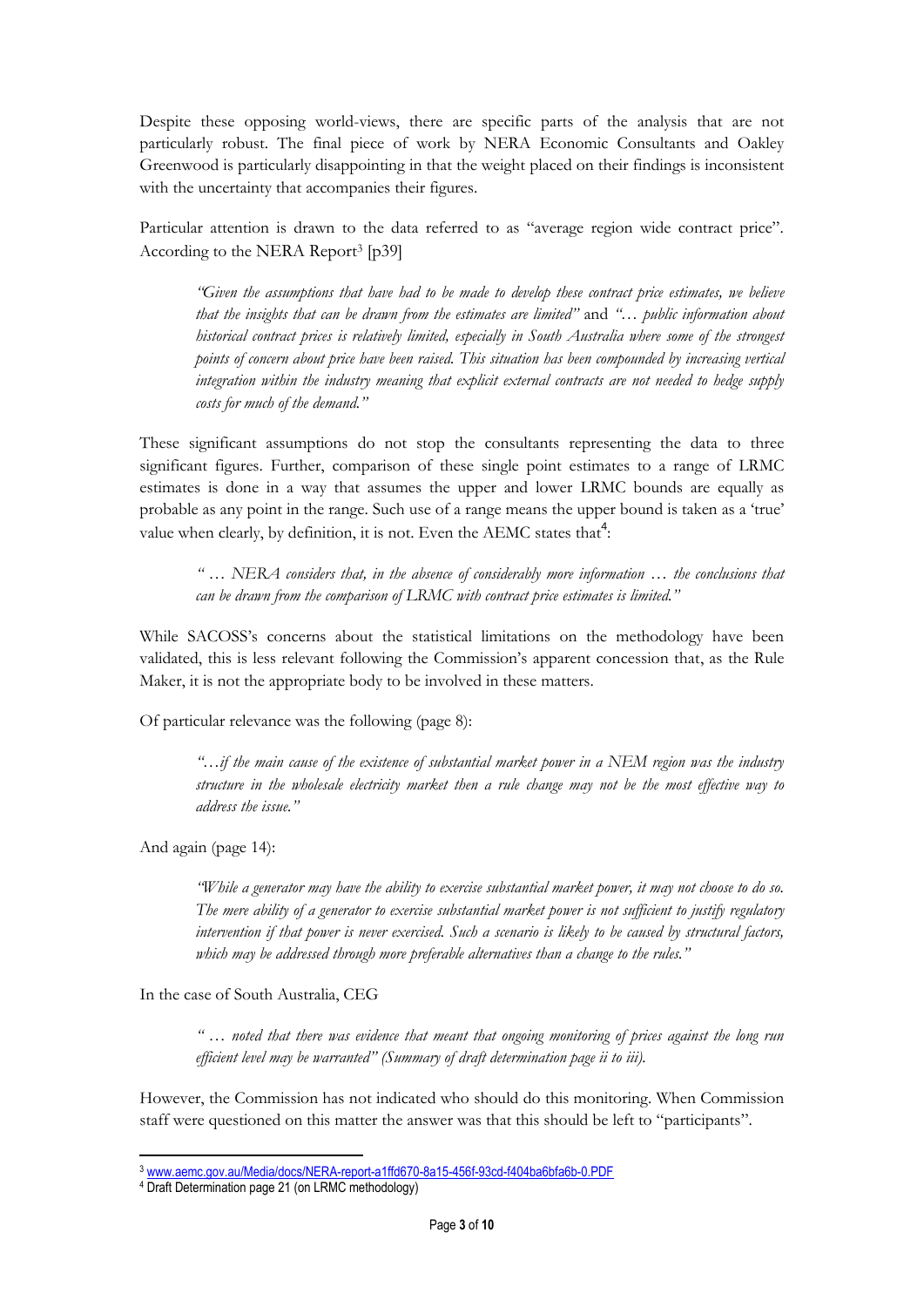To underline our ongoing concern, the draft determination discusses Potential barriers to entry in South Australia in section 7.3.2 (p42):

*"CEG has provided evidence supporting elements of both structural and strategic barriers to entry in South Australia."*

*"CEG also considers that another form of pre-emption by incumbent generators in South Australia may arise from the large presence of vertical integration between generators and retailers, the consequence of which may raise the costs of hedging for independent new entrants."*

*"CEG refers to the recent statement by the AER that since 2007 there has been negligible investment in generation by firms that are not also present at the retail level"*

*"Vertical integration acts as a natural hedge to the wholesale market and reduces the level of participation in the market for hedge contracts. South Australia persistently demonstrates a lower level of contract market liquidity than other NEM regions"*

*"The overall evidence from CEG"s analysis suggest that barriers to entry are unlikely to be a significant concern in New South Wales, Queensland and Victoria, but that the evidence concerning South Australia is less clear."*

*"CEG propose that the impact of vertical integration and the problem of contracting for new entrants in South Australia should also be kept under review."*

SACOSS can only interpret these findings and comments as the Commission saying, " *… yes, there is something not quite right in SA but it is not for us to do anything about it and certainly not through a rule change*".

SACOSS does not necessarily accept that the AEMC can so readily dismiss the issues raised in the rule change. In particular, it is our view that the focus on generation only is inappropriate for South Australia. The AEMC accepted NERA's conclusions that<sup>5</sup>:

• the relevant functional dimension is electricity generation only, and does not include electricity retailing;

Both NERA and CEG repeatedly emphasised the importance of vertical integration in South Australia yet the relationship between generator market power and retail markets has been ignored. This may be appropriate in other regions but clearly not in SA where the generatorretailer (gentailer) model is the almost entirely dominant industry structure. The Commission"s attention is drawn to the Peer Review of NERA"s approach provided by CoRE research in July 2011 and the specific comments regarding the *functional dimension<sup>6</sup>* :

*We agree with this standard approach and agree with the NERA"s conclusion that there is clearly a separate generation market. However, two caveats need to be noted:*

*1. The existence of a separate generation market does not mean that the issues of generator market power can be analysed in isolation of the retail market structure. For example, if a generator is vertically integrated into retailing then its incentives to exercise market power might change.*

<sup>-</sup><sup>5</sup> Draft determination Section 5.1.1 Dimensions of the relevant market (page 17)

<sup>6</sup> [www.aemc.gov.au/Media/docs/Peer review report-ded09b2b-0aa5-45e1-8b10-74ceceb5b114-0.pdf](http://www.aemc.gov.au/Media/docs/Peer%20review%20report-ded09b2b-0aa5-45e1-8b10-74ceceb5b114-0.pdf)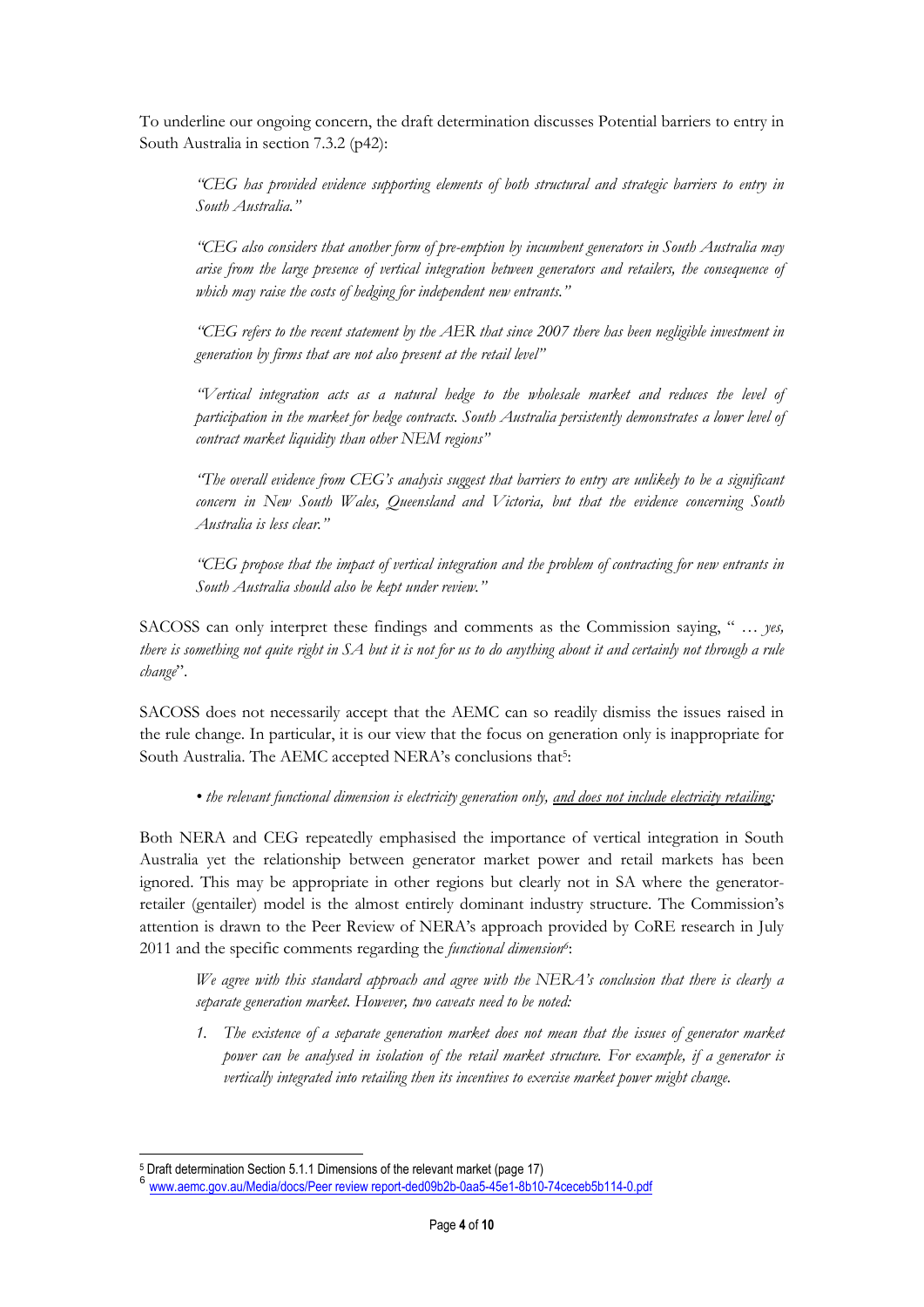SACOSS is particularly concerned with the impact on South Australian residential consumers and following the activation of the National Energy Customer Framework and the National Energy Retail Rules on July 1st, 2012, so should the AEMC.

The point being made in the Peer Review is that Vertical Integration provides different incentives than would otherwise be the case. In South Australia there is clearly the structural opportunity to exercise market power, the incentives to limit retail market entry are present and the findings of CEG, the AER, MEU and others suggest there is some observable market evidence of behaviour consistent with the exercise of market power. Yet, despite this, the AEMC is not prepared to take any further action.

# **Vertical Integration**

The following is intended to paint a picture of vertical integration in the SA region of the NEM through a focus on the five main downstream entities in South Australia. These five players are:

- AGL Energy
- Origin Energy
- International Power GDF Suez and their retail arm Simply Energy
- TRUenergy
- Alinta Energy

Noting that:

-

- Alinta Energy Retail Sales (AERS) is a recent entrant to the retail energy market having been granted a retail license by ESCOSA in 2011, the four main players occupy 94% of the residential electricity retail sector;
- The same four players occupy the entire market in the residential Gas sector; and
- in the generation market the five own or control the entire dispatchable generation fleet, 56% of the state"s wind capacity (MW) and 92% of all generation sales (MWh).

These market shares are shown in the following table (Table1 data has been sourced from ESCOSA, AER and AEMO). The table also calculates a Herfindahl-Hirschman Index (HHI) for each sector. CEG<sup>7</sup> describes the HHI as:

*" … calculated by adding the sum of the squares of the market shares of each firm within the market. Markets with higher HHIs are considered to be more likely to suffer from weaker competition, although whether this is the case will depend on a wide range of other factors impacting competition. The ACCC"s Merger Guidelines state that the ACCC will be less likely to identify competition concerns when the HHI is less than 2000."*

<sup>7</sup> [www.aemc.gov.au/Media/docs/CEG-Report-ece57d9c-399c-4724-b5f0-a6ba319dca83-0.PDF](http://www.aemc.gov.au/Media/docs/CEG-Report-ece57d9c-399c-4724-b5f0-a6ba319dca83-0.PDF) [page30]. ACCC's merger guidelines are available here: [www.accc.gov.au/content/index.phtml/itemId/809866](http://www.accc.gov.au/content/index.phtml/itemId/809866) [page 37]: " ... As part of its overall assessment of a merger, the ACCC will take into account the HHI, as a preliminary indicator of the likelihood that the merger will raise competition concerns requiring more extensive analysis."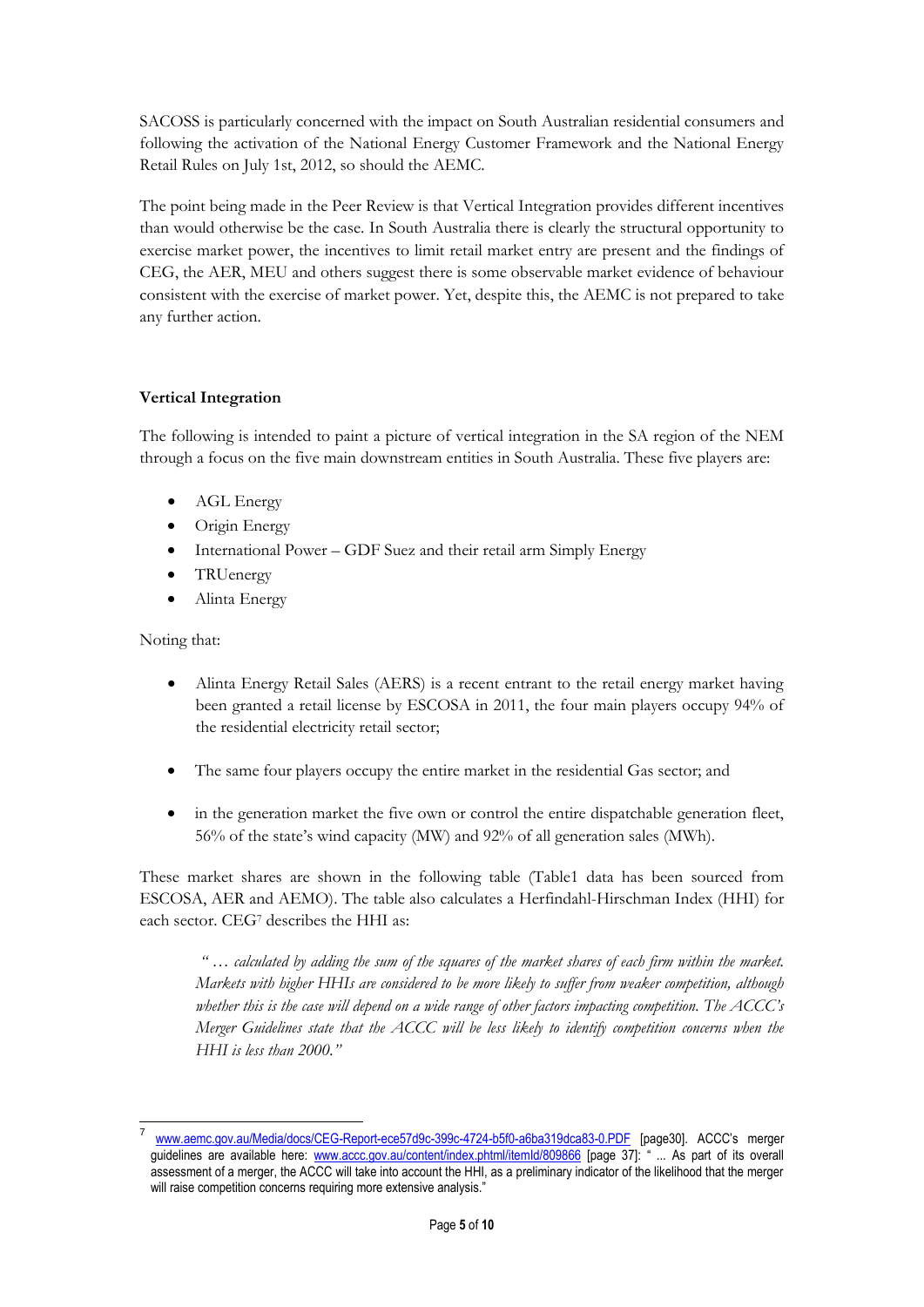|               | <b>Small Customer</b><br>Market Share<br>$(2010-11)$ | Dispatchable<br><b>MW</b> | Wind MW | <b>Total GWh</b><br>Generated |
|---------------|------------------------------------------------------|---------------------------|---------|-------------------------------|
| AGL           | 55%                                                  | 36%                       | 36%     | 24%                           |
| Origin Energy | 19%                                                  | 13%                       | 0%      | 11%                           |
| TRUenergy     | 12%                                                  | 6%                        | 15%     | 3%                            |
| Simply        | 8%                                                   | 23%                       | 4%      | 22%                           |
| Alinta Energy | $0\%$                                                | 21%                       | 0%      | 32%                           |
| <b>HHI</b>    | 3555                                                 | 2509                      | 1567    | 2241                          |

#### **Table 1: Electricity Market Concentrations, SA Region 2010-11**

As can be seen the vertically integrated generator-retailer (or "gentailer" model) is the dominant form of market participant and exists in concentrations that, in other markets, would trigger concerns over the level of competition present.

The CEG report discusses Market Shares and the HHI and presents the results of their own analysis in this regard. However, their interpretation of the results is not, in our view, correct. The AEMC should take note of the difference in HHI in the sub-markets for dispatchable vs wind generation in Table 1 (above). The five vertically integrated gen-tailers own or control the **entire** fleet of dispatchable generation. There is more diversity in the Wind Generation fleet. However, at the times of peak demand – and hence the times where the market can be considered most susceptible to the exercise of market power [which we acknowledge is transient in terms of each incident but, in our view, "sustained" in the sense that the transient opportunities arise often] – the firm wind capacity is considered by  $AEMO<sup>8</sup>$  to be available less than 5% for planning purposes. Even if a value of 10% is used, the HHI for total generation sits just below 2500.

To the contrary, CEG state [page 32]:

-

- *114. In South Australia … The fall in HHI in 2008-2011 has reflected both rearrangements of assets via asset sales and relatively modest expansions in capacity (mostly) by existing players.*
- *115. The significant falls in HHIs in New South Wales and South Australia in itself is indicative of significant competition among incumbents and/or entry by independent generators. In either case, this suggests that even if SMP were present in those States, it is weakening over time.*

These two statements are not accurate. Firstly, the fall in the SA generation HHI from 2008 has been largely due to the expansion of Wind capacity and, when accounted for in terms of firm capacity (which seems entirely reasonable if we are talking about control of outcomes) has hardly fallen at all. Secondly, to say that the fall in SA is indicative of significant competition, is a misrepresentation of the market. The incentives for entry by wind capacity are not the same as

<sup>&</sup>lt;sup>8</sup> AEMO SASDO 2011 [page 7]: "Firm capacity refers to the level of generation that can be considered to be statistically reliable during 85% of peak demand periods". For 2010-11 planning was based on a firm availability of 40.8MW out of a nameplate capacity of 1150MW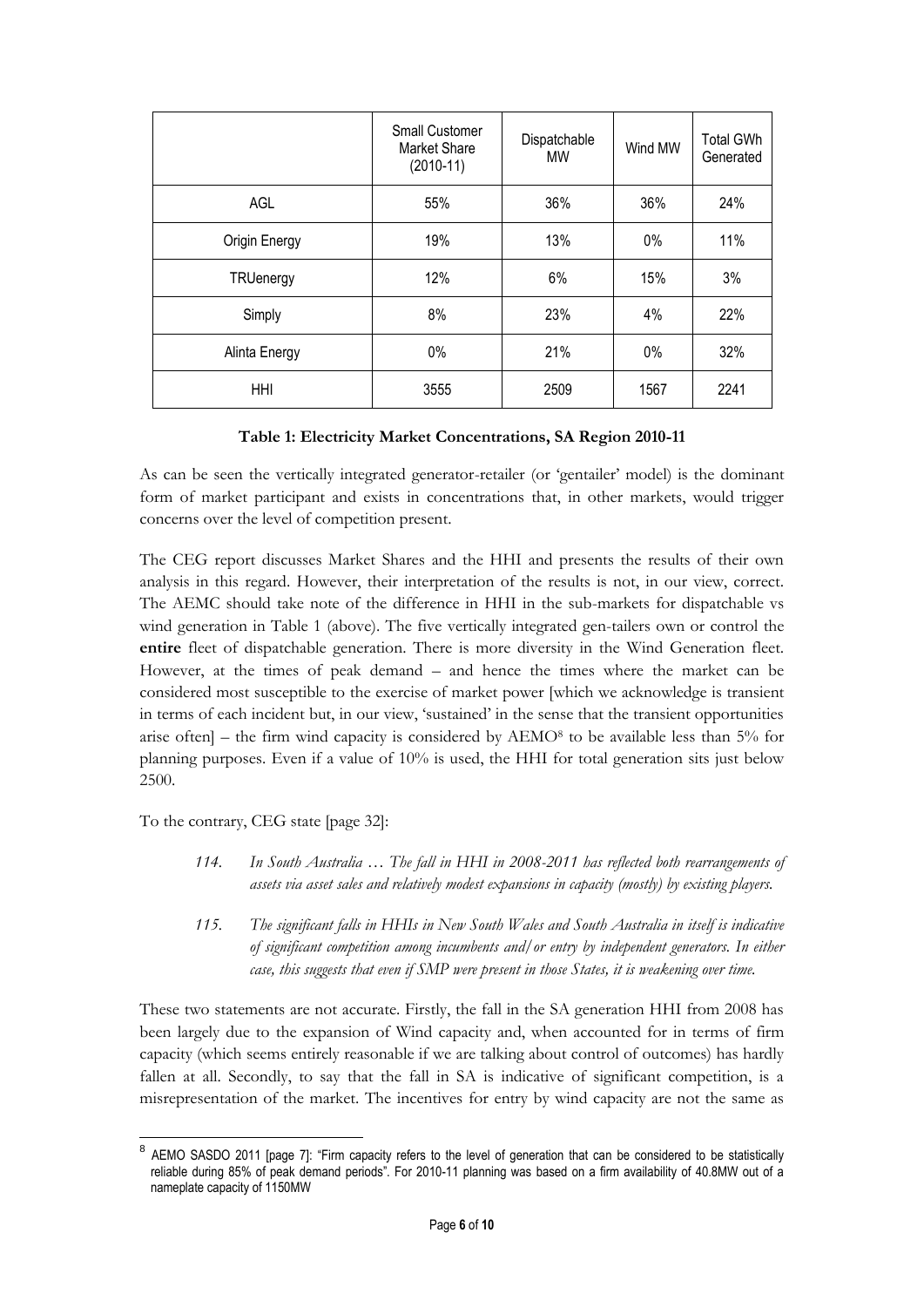for dispatchable generation (despite the semi-scheduled status of these new entrants) and can also be seen as the complete opposite – as being encouraged by the higher revenue potential of the regional market.

CEG"s conclusion that " … *this suggests that even if SMP were present in those states, it is weakening over time*" is not supported by the realities behind the numbers.

## **Market Observations**

SACOSS remains unconvinced that the South Australian market, particularly for small consumers, is at all that competitive. The concentration of the main players in a relatively small market with interconnection that is often constrained at peak times, results in an environment where market power has the potential to be exercised. The "economic withholding" of capacity in the region by Torrens Island Power Station (TIPS) and more recently by Northern/Playford has been well documented as has their pivotal positions in the regional generation market.

To validate the structural potential for the exercise of market power, the AER"s State of The Energy Market 2011<sup>9</sup> makes a number of relevant observations regarding AGL's "strategic" behaviour at both the high and low ends of the pool price range:

[Market Overview p13]: "*Periods of sustained high demand and strategic withholding of generation capacity by AGL Energy contributed to three years of very high average spot prices in South Australia, from 2007 – 08 to 2009 – 10*."

[Market focus – SA p36] "*At \$42 per MWh, the average spot price in South Australia for 2010 – 11 was almost 50 per cent lower than in 2009 – 10. The price exceeded \$5000 per MWh in nine trading intervals, down significantly on the previous year (figure 1.9). A mild summer, with only a few days above 40 degrees, affected this outcome. Another contributing factor was South Australia"s 177 trading intervals with negative prices in 2010 – 11, up from 86 in the previous year and the highest annual number ever recorded for any region. Wind generators sometimes bid negative prices to ensure dispatch, relying on the value of the renewable energy certificates they earn to cover their costs. But several instances of prices near the – \$1000 market floor were driven by AGL Energy rebidding large amounts of capacity at times of high wind generation and low demand. The negative prices caused other generators, including wind farms, to shut down.*"

[Market Overview p14] " *… repeated instances of negative prices increase volatility, which may discourage entry by competing independent generators and retailers*."

Further, SACOSS recently commissioned work by energy consultants Carbon Market Economics that makes some important observations about the spot and contract markets in South Australia (copy available on request). In summary CME has found that South Australia"s higher than average volume-weighted spot prices can be attributed to a small number of high priced events and, in turn, these high priced events can be traced to periods not of scarcity of supply but of the economic withholding of capacity of un-hedged pivotal generators. The implication being that both spot and contract prices for the Jan-Mar quarter (referred to as Q1) are the principal determinants of the wholesale energy costs of retailers in SA. And, further, that the South Australian market structure (a concentration of vertically integrated generator-retailers) allows these prices to sit above what a more competitive supply-demand balance might provide.

 9 www.aer.gov.au/sites/www.aer.gov.au/files/State of the energy market 2011 - complete report.pdf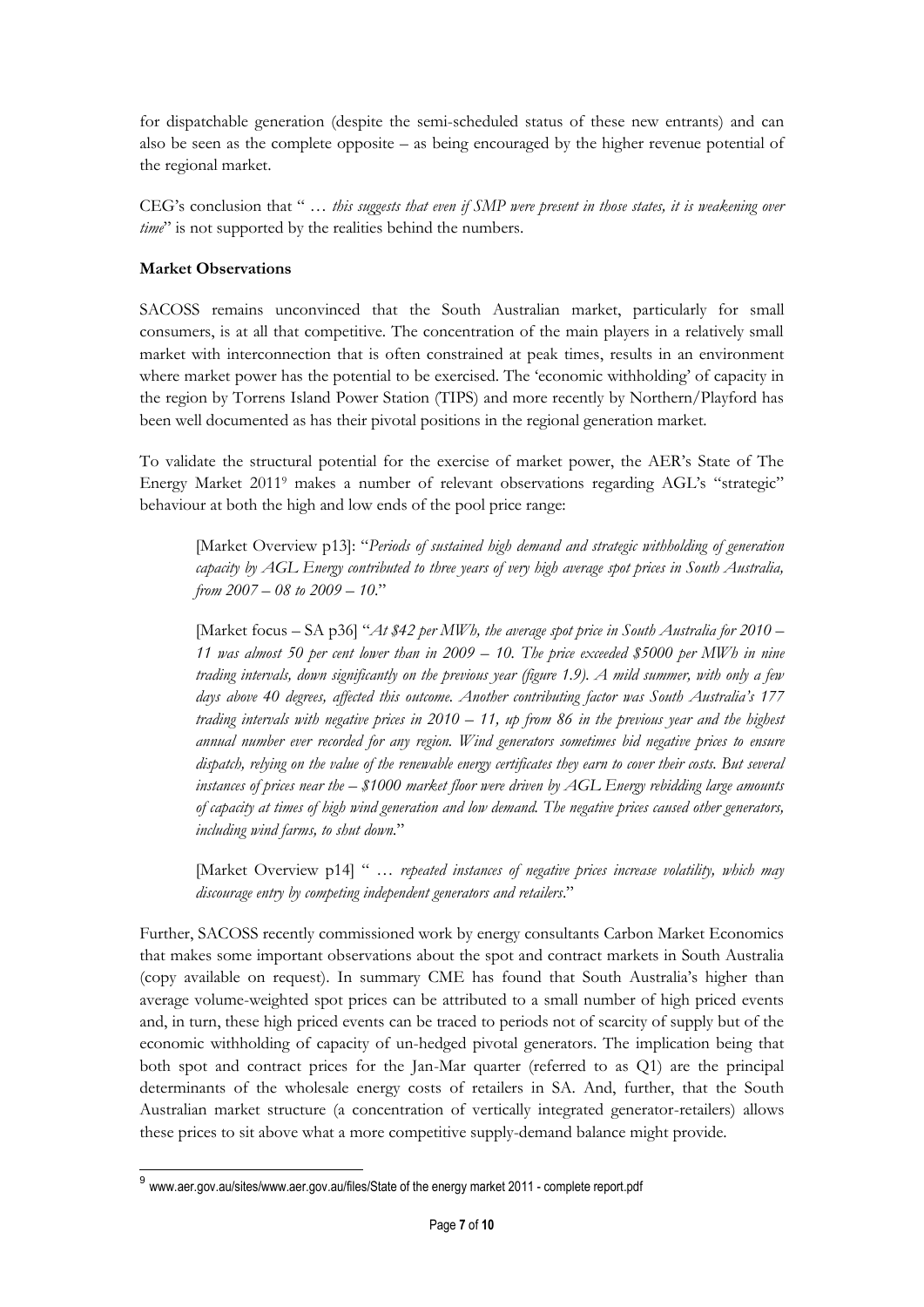SACOSS has also reflected on the Commission"s perspective in the Review of the Effectiveness of Competition in Electricity and Gas Retail Markets in South Australia – First Final Report. Appendix E discusses Vertical Integration in general at Section E.1.1.3 and AGL and Torrens Island in particular in E.1.1.4 where the commission examines the argument that wholesale market power was being leveraged into retailing. The commission dismissed the argument<sup>10</sup>:

*" … the argument is not supported by actual market outcomes as AGL"s discounts off the standing contract price are not as high as the discounts available under its competitors" market offers. In addition, AGL"s customer share has been decreasing since the start of FRC thereby reducing the number of customers from which it can recoup its losses."*

And;

*"The assumption also rests on the ability to create and sustain barriers to entry or expansion by other, potentially competing retailers."*

Noting that this was written in 2008, it is now possible to revisit these market outcomes.

Firstly, it is apparent that AGL and its wholly owned Powerdirect are able to offer market contracts at significant discounts to the standing contract that are highly competitive with other retailers. As an example, Figure 1 plots market transfer data that shows that AGL has been able to be competitive enough to ensure that over 25% of all small customers market transfers have been back to them (AEMO only published disaggregated data from 2009)



#### **Figure 1: Percentage of small customer transfers to AGL (source: AEMO statistics for Tier 1 retailer in SA)**

Secondly, the combined AGL/Powerdirect market share has held virtually constant since 2008 at just over 55% of the small customer market as shown in the following chart derived from ESCOSA data:

<sup>-</sup>www.aemc.gov.au/Media/docs/First Final Report - [Appendices-f166c14f-d1da-4307-b738-31706b886415-0.pdf](http://www.aemc.gov.au/Media/docs/First%20Final%20Report%20-%20Appendices-f166c14f-d1da-4307-b738-31706b886415-0.pdf) page 147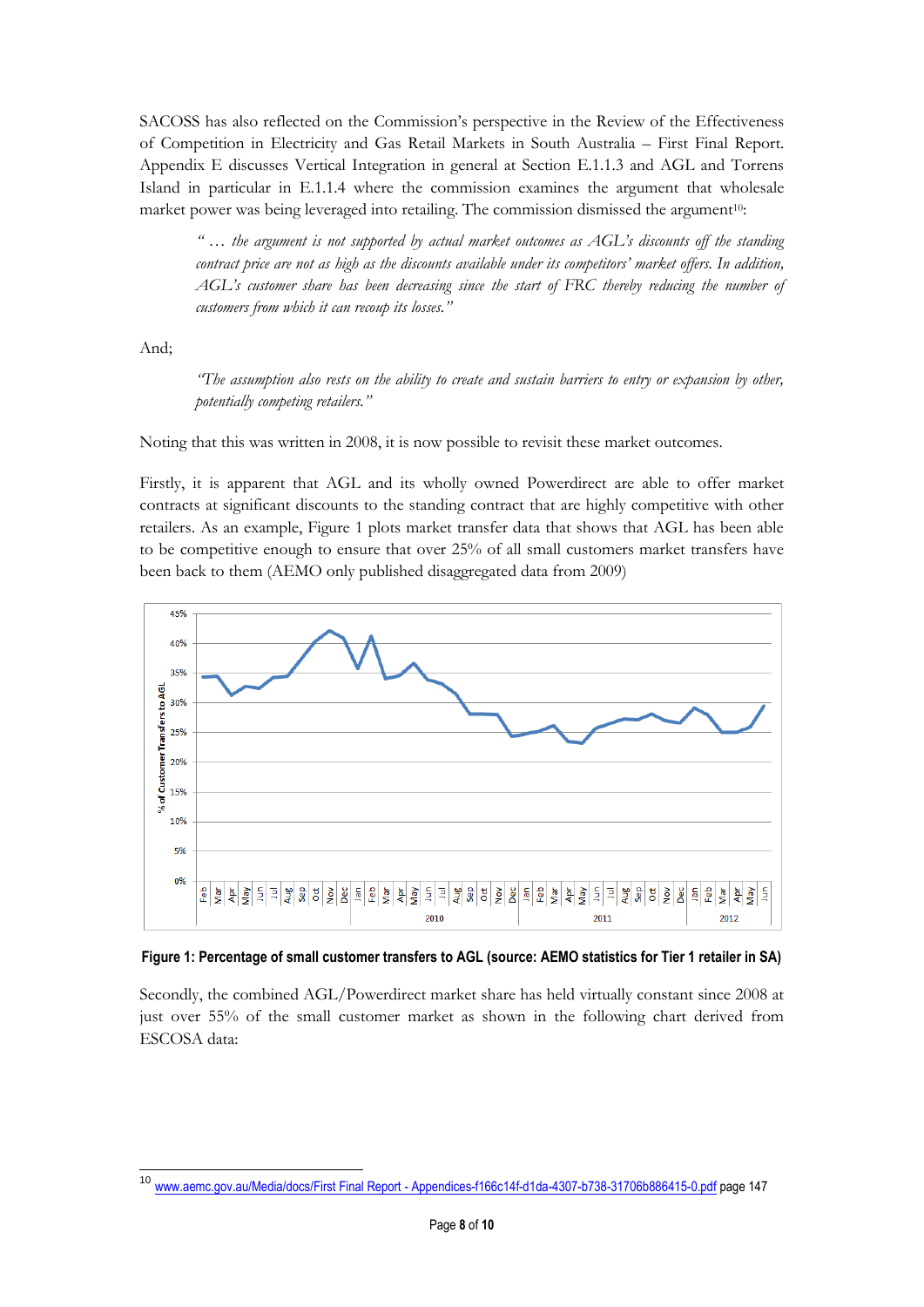

**Figure 2 – AGL/Powerdirect combined retail market share (small customers, SA Region)**

Thirdly, the assumption about the barriers to entry or expansion by others is of course discussed at length in the CEG report but also illustrated in the following time series of small customer market shares:



**Figure 3: Small Customer Market Shares, SA region 2003-11**

It is clear in Figure 3 that the four gentailers dominate the market and that, since 2008, the combined market share of the other, smaller retailers is in fact shrinking.